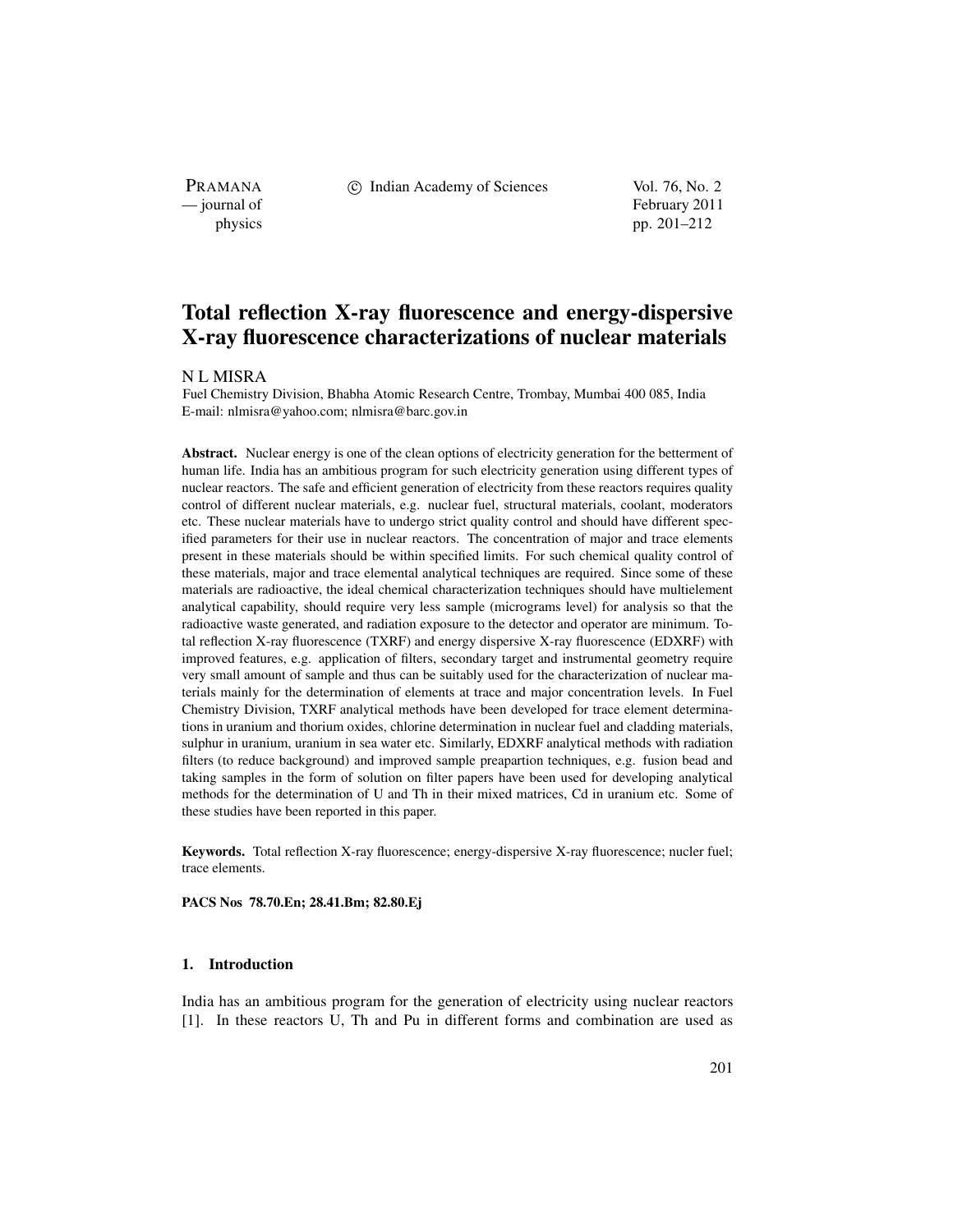nuclear fuel and different materials are used as cladding and structural materials. These materials have to undergo stringent quality control before they can be used in the reactor. The impurities, metallic and nonmetallic, which get incorporated with the fuel during various fuel fabrication procedures have to be under specified limits for safe and efficient operation of the reactors [2,3]. Different techniques, e.g. inductively coupled plasma mass spectrometry (ICP-MS), inductively coupled plasma atomic emission spectrometry (ICP-AES), atomic absorption spectrometry (AAS) and spark source mass spectrometry (SSMS) [2,3], are used for such trace element determination in uranium and thorium oxides. Though X-ray fluorescence has been used for major element determinations in actinide oxides, for trace element determinations normal XRF cannot compete with the above well-established instrumental techniques. As these materials are radioactive, the ideal chemical characterization techniques should have multielement analytical capability, should require minimum sample for analysis so that the radioactive waste generated and radiation exposure to the detector and operator are minimum. Total reflection X-ray fluorescence (TXRF) is a comparatively new multielement analytical technique for trace element determinations [4,5]. It is a special variant of EDXRF where the X-ray beam falls at a flat polished sample support at an angle less than the critical angle and thus gets totally reflected. A few-nanometer thin layer of the sample deposited on this support is excited by incident as well as totally reflected beam. For the deposition of the sample,  $2-10 \mu$ l volume of the sample solution mixed with internal standard and containing  $\langle 1000 \mu g/m$ of matrix is put on the sample support and heated under an IR lamp or a hot plate. The concentrations of different elements are measured after evalutaing the X-ray intensities of their characteristic lines and comparing these intensities with that of internal standard characteristic X-ray line with proper corrections for the sensitivities [5,6].

The instrumental set-up of TXRF is given in figure 1. The TXRF analysis is almost free from matrix effect, requires very less amount of sample ( $\approx$ 10  $\mu$ l), can analyse metals and nonmetals alike, can be used for major element determination as a trace and ultratrace analytical technique as well as a microanalytical technique for major element determinations etc. Unlike normal XRF, only one internal standard is sufficient for TXRF analysis. However, it requires dissolution of the sample. Some of the major advantages and disadvantages of TXRF are summarized in table 1. The advantage of TXRF for the characterization of nuclear materials is that it requires only a few ng of sample, thereby analytical waste generated is very less. Such a small amount of sample does not give



**Figure 1.** Instrumental set-up for TXRF.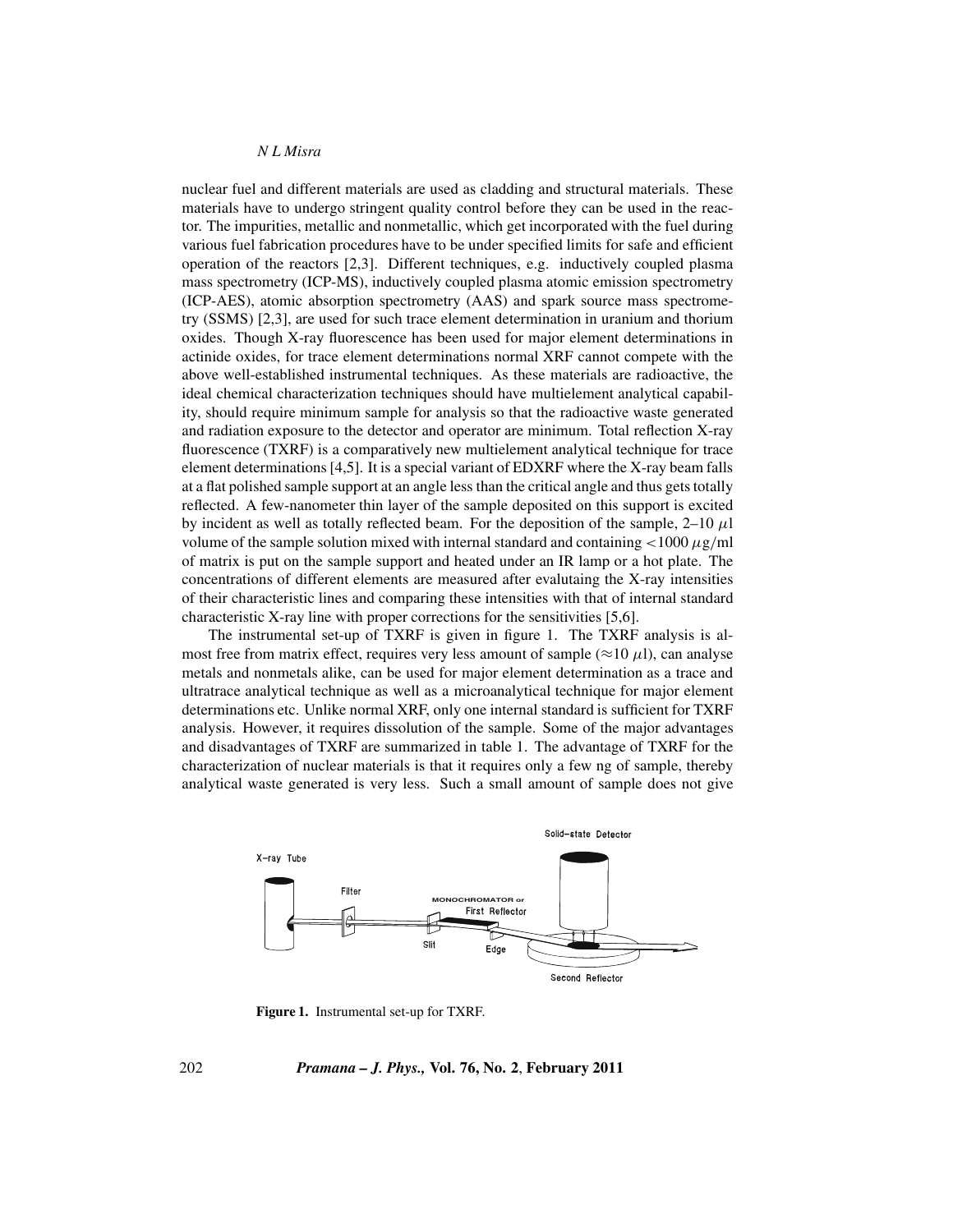| Advantages                                                                          | Disadvantages                                                                                           |
|-------------------------------------------------------------------------------------|---------------------------------------------------------------------------------------------------------|
| Lower detection limit in pg level                                                   | Dissolution of the sample is required                                                                   |
| Lower sample size $(2-50 \mu l)$                                                    | In nonuniform sample the analysis<br>does not give complete picture                                     |
| Multielement analysis                                                               | The d spacing of multilayer may change<br>with temperature. May require<br>alignment from time to time. |
| Universal calibration, single<br>internal standard can be used<br>for most elements | Difficult alignment                                                                                     |

**Table 1.** Major advantages and disadvantages of TXRF.

high radiation dose to the operator and the instrument. This feature of TXRF makes it attractive for characterizing nuclear materials. But, so far the application of TXRF for such applications are very limited [6–8]. In the last few years different TXRF methods for the characterization of nuclear materials, e.g. development of TXRF method for the determination of trace metals in uranium/thorium oxides, nonmetals, e.g. Cl, S in uranium, thorium, uranium–plutonium oxides and carbides, cladding materials, a touchstone technique of TXRF compositional characterization of mixed uranium–thorium oxides in the form of sintered as well as green pellets, powders and microspheres etc. have been developed in the Fuel Chemistry Division. Low-*Z* element determinations by XRF has been always difficult. We have developed vacuum chamber TXRF method for determining ppm levels of Na, Mg and Al in uranium matrix. Though energy-dispersive X-ray fluorescence (EDXRF) [4,9] has relatively higher detection limits compared to TXRF,



**Figure 2.** Difference in EDXRF and TXRF spectra (The EDXRF spectrum was recorded by depositing 10  $\mu$ l of sample on an absorbent sheet, whereas the TXRF spectrum was recorded on quartz sample support.) W  $L_{\alpha}$  was the exciting radiation.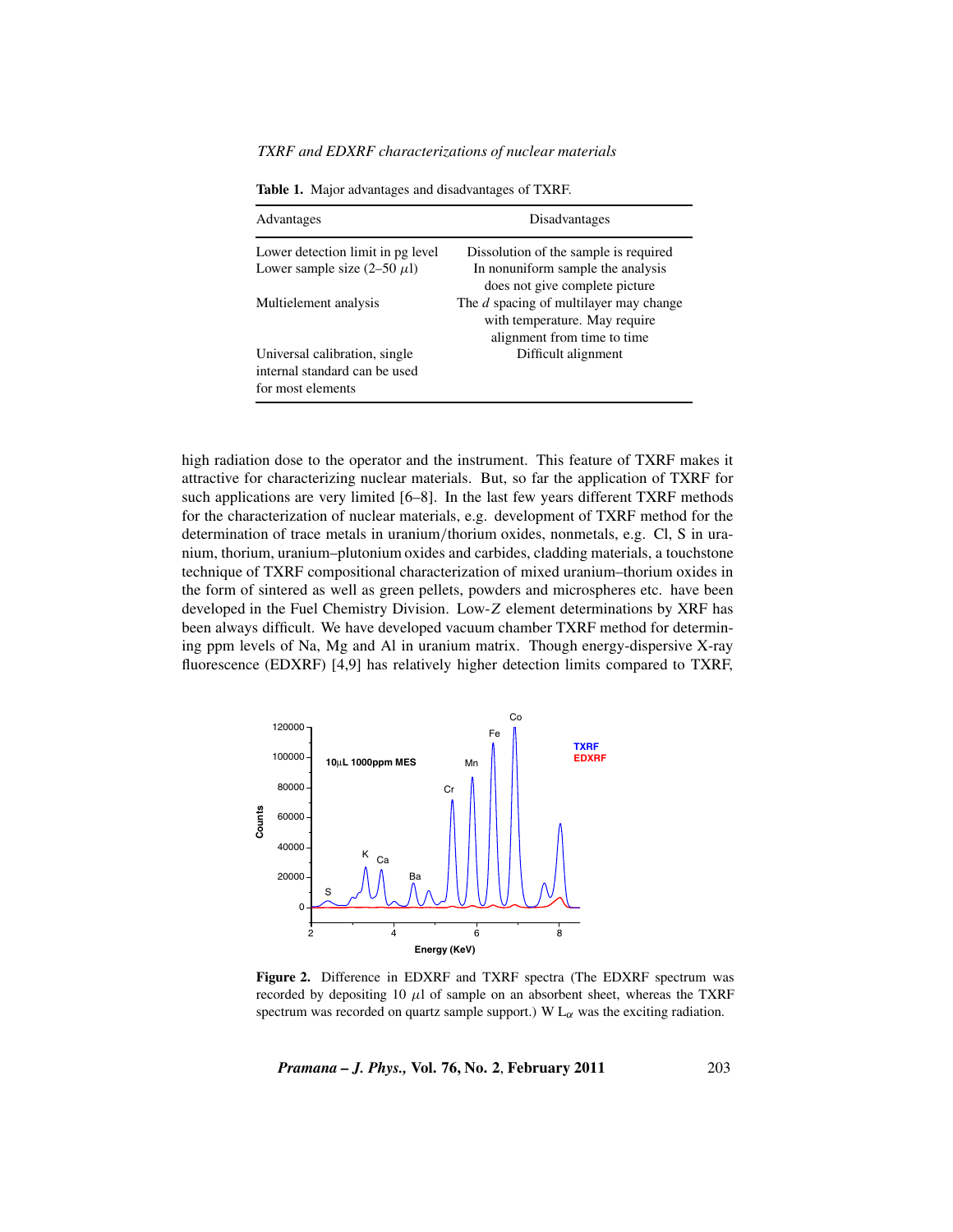

**Figure 3.** Difference in EDXRF spectrum of a mixed Y and U solution containing 19  $\mu$ g/ml of each element. The reduction in background and increase in intensity of both U  $L_{\alpha}$  and Y  $K_{\alpha}$  lines are clearly visible.

because of the comparatively simple instrumentation and continuous improvements in different instrumental features, e.g. proximity of the sample with the source/detector, use of filters and secondary targets to increase the peak to background ratio, it can also be a good technique for major and minor element determination in nuclear materials. However, as far as trace element determination is concerned, TXRF has several orders of lower detection limit than that of EDXRF. The difference in TXRF and EDXRF spectra and the advantage of using filter in EDXRF are shown in figures 2 and 3, respectively. We have developed EDXRF method for major element determination in mixed uranium– thorium oxides of AHWR fuel composition with and without dissolution of the sample using different sample preparation techniques. Also we have developed EDXRF method for determining ppm level of Cd in uranium matrix and semiquantitative determination of indium in heavy water samples. Based on these studies, TXRF and EDXRF have been established as ideal analytical techniques for nuclear materials. In the present paper a brief review of the above activities is presented.

#### **2. Experimental methods**

In most of the studies in Ital Structures, Italy, TXRF spectrometer TX-2000 with a Mo– W dual target and twelve position sample chamber was used for TXRF measurements. The TXRF spectra were recorded by depositing the samples on quartz sample supports. W L<sub>α</sub> or Mo K<sub>α</sub> lines selected from a W–C multilayer were used for the excitation of X-ray spectra according to the requirement. The computer programs TXRFACQ32 and EDXRF32 were used for TXRF measurements and data processing. The computer program EDXRF32 is capable of profile fitting and removing the interfering X-ray lines from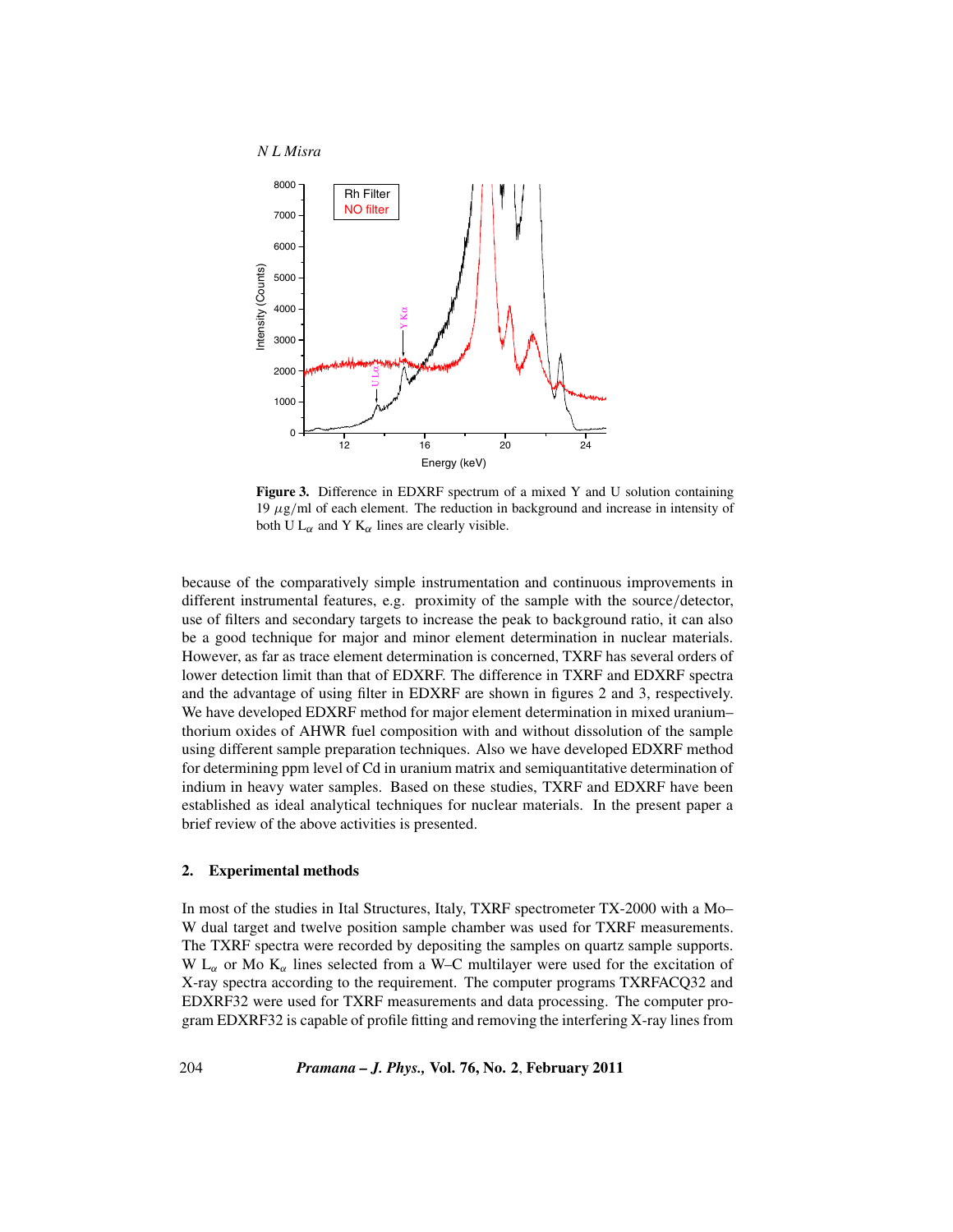the analyte line. However, for low-*Z* element determination, an Atominstitut Vienna, Austria, vacuum chamber low-*Z* TXRF spectrometer (WOBISTRAX) located at Eotvos University Vienna was used [10]. The spectrometer utilizes Cr  $K_{\alpha}$  X-rays for sample excitation. The monochromatic Cr  $K_{\alpha}$  X-rays are obtained using a W–C multilayer. For EDXRF measurements a Jordan Valley EX-3600TEC EDXRF spectrometer having rhodium target was used. The instrument is equipped with a low power 50 W tube, radiation filters and secondary targets. The computer program nEXT provided along with the instrument was used for EDXRF measurements and data processing.

### **3. Results and discussion**

#### 3.1 *Applications of TXRF for the characterization of nuclear materials*

3.1.1 *Trace element determinations in uranium and thorium oxides.* In Fuel Chemistry Division, TXRF methods have been developed for determining trace elements in uranium and thorium oxides. For this, these oxides were dissolved in nitric acid. To satisfy the TXRF conditions by making thin films of the samples, uranium and thorium were selectively extracted from the solutions using the well-established procedure of tri-n-butyl phosphate (TBP) extraction; the aqueous phases containing the trace elements were then mixed with Y internal standard and 10  $\mu$ l of the mixtures were deposited on quartz sample supports for TXRF measurements. After processing these TXRF spectra, the amounts of trace elements were determined for each sample. The TXRF-determined concentrations are in good agreement with the certified and ICP-AES determined values. These studies have indicated that TXRF is not only comparable but also, in certain cases, better than the well-established trace element determination techniques mentioned above, i.e., it can analyse metals as well as nonmetals, the interference of different elements is comparatively less and can be taken care of by profile fitting. The elements K, Ca, V, Cr, Mn, Fe, Co, Ni, Cu, Zn, Sr, Y, Ba and Pb present in ppm and sub-ppm levels were determined in these oxides. The detection limits were in ng/ml level [11,12]. A typical TXRF spectrum of an aqueous phase obtained after the extraction of thorium using TBP as extractant is shown in figure 4. A comparison of values determined by TXRF and ICP-AES is given in table 2.

3.1.2 *Trace element determination of low-Z elements in uranium.* Determination of low atomic number (*Z*) elements in the matrix of heavy elements like uranium is always a difficult task. Normal TXRF cannot be used for the determination of low-*Z* elements, like B, C, N, O, Na, Mg, Al etc., mainly because of the low fluorescence yield of these elements. A TXRF spectrometer attached with a vacuum sample chamber may be helpful. TXRF method using vacuum sample chamber [10] was used for the determination of low-*Z* elements in a synthetic mixture of Na, Mg, Al and uranium. The synthetic mixtures of the samples were prepared by mixing standard solutions of Na, Mg, Al in uranyl nitrate solution in such a way that the concentration of these low-*Z* elements in solution was in the range of 10–20  $\mu$ g/ml, whereas with respect to U this value was in the range of 150–300  $\mu$ g/g. Uranium from these solutions was separated using TBP and the aqueous phase containing Na, Mg and Al was mixed with Sc internal standard. 10  $\mu$ l aliquots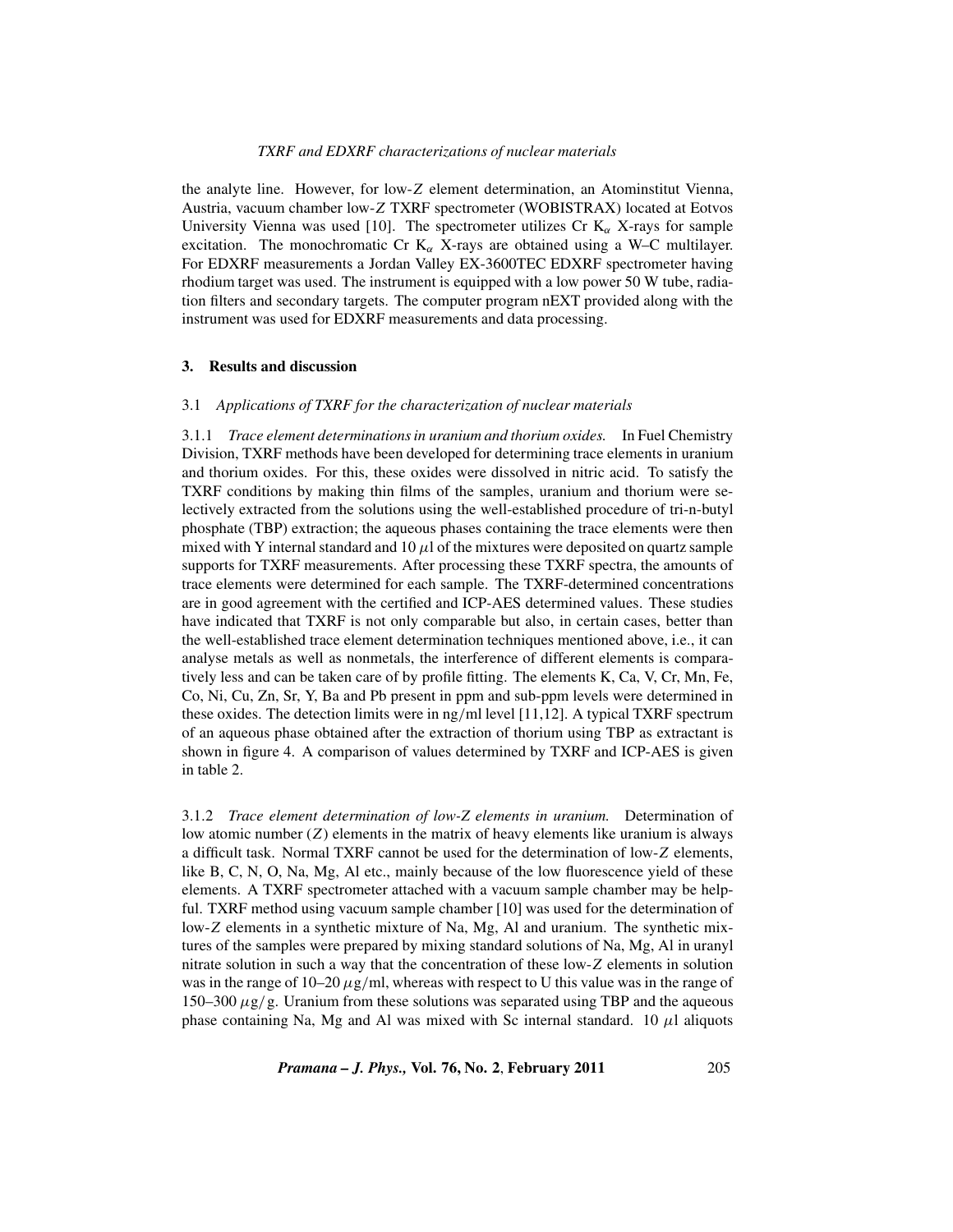

**Figure 4.** A typical TXRF spectrum of an aqueous phase obtained after extraction of Th using TBP as the extractant (Ga was added as an internal standard).

of this mixed solution were taken on four plexiglass sample supports and left for drying overnight. The TXRF spectrum of these specimens for each sample was measured. Presence of Na, Mg and Al were clearly seen in the spectrum. In addition, the characteristic X-ray lines of some other low-*Z* elements, e.g. C, O, P etc., were also clearly visible. Na, Mg and Al in the samples were determined using the relative sensitivity values and by averaging the values obtained in four measurements. On the basis of this study [13], it was concluded that the low-*Z* elements Na, Mg and Al can be determined by vacuum chamber TXRF on routine basis after preconcentration of the samples. The precision observed in the present study for the determination of Na, Mg and Al was  $31\%$  (1 $\sigma$ ) and

**Table 2.** Comparison of TXRF and ICP-AES analytical results of trace elements in two uranium oxide samples.

| Elements |                          | Concentration $(\mu g/g)$ in U |                          |                 |  |  |
|----------|--------------------------|--------------------------------|--------------------------|-----------------|--|--|
|          |                          | Sample 1                       |                          | Sample 2        |  |  |
|          | <b>TXRF</b> <sup>a</sup> | $ICP-AES^b$                    | <b>TXRF</b> <sup>a</sup> | $ICP-AES^b$     |  |  |
| Ca       | $24.0 \pm 0.9$           | $29.1 \pm 0.9$                 | $4.0 \pm 0.9$            | $4.4 \pm 0.1$   |  |  |
| Cr       | $1.3 \pm 0.3$            | $1.50 \pm 0.03$                | $1.080 \pm 0.004$        | $0.30 \pm 0.01$ |  |  |
| Cu       | $4.0 \pm 0.4$            | $4.30 \pm 0.04$                | $1.870 \pm 0.003$        | $0.30 \pm 0.02$ |  |  |
| Mn       | $0.89 \pm 0.07$          | $0.90 \pm 0.02$                | $0.730 \pm 0.005$        | $0.10 \pm 0.01$ |  |  |
| Ni       | $1.59 \pm 0.06$          | $1.8 \pm 0.1$                  | $0.5 \pm 0.4$            | $0.40 \pm 0.07$ |  |  |
| Fe       | $19.27 \pm 0.05$         | $19.8 \pm 0.5$                 | $7.09 \pm 0.85$          | $40 \pm 0.09$   |  |  |
| Zn       | $10.6 \pm 0.1$           | $7.5 \pm 0.2$                  | $2.13 \pm 0.06$          | $1.40 \pm 0.02$ |  |  |

<sup>a</sup>TXRF-determined value  $\pm 1\sigma$ .<br><sup>b</sup>ICP-AES-determined value  $\pm 1\sigma$ .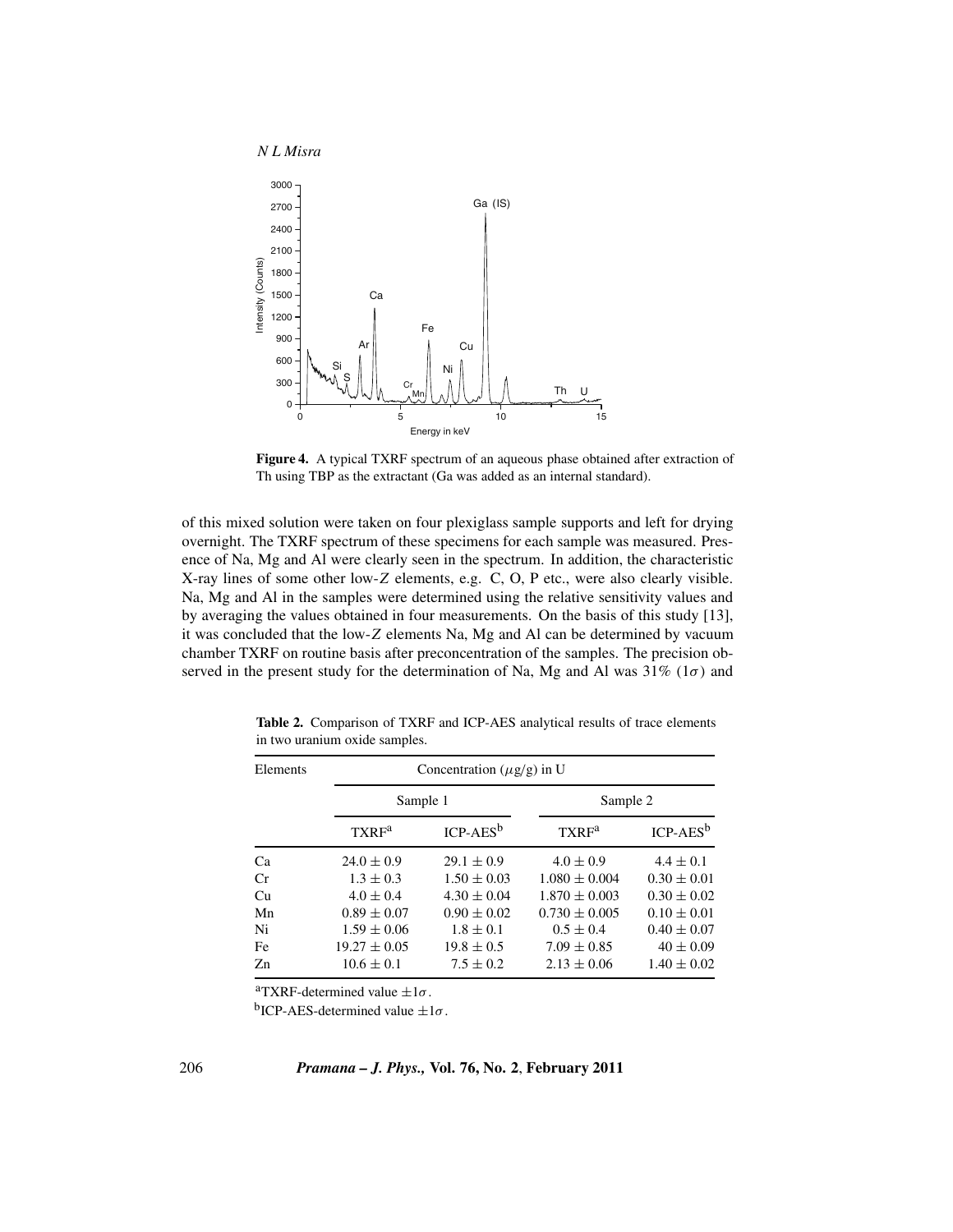the results deviated from the calculated concentrations by 14%. The TXRF spectrum of a sample is shown in figure 5 and the comparison of TXRF and expected concentrations are given in table 3.

3.1.3 *Trace element determination of nonmetals (S and Cl) in nuclear materials.* TXRF can determine metals and nonmetals alike. A method for TXRF determination of Cl and S in nuclear materials has been developed. The method for determining chlorine at ppm levels in  $U_3O_8$ , (U,Pu)C, PuO<sub>2</sub> and Pu alloys involves the separation of chlorine from these matrices by pyrohydrolysis followed by collecting the evolved chlorine in a 5 mM NaOH solution. This solution was analysed for chlorine by TXRF spectrometry using cobalt as an internal standard. Chlorine was collected in NaOH solution instead of acidic solutions to prevent its loss as HCl while preparing TXRF samples by heating on quartz sample supports. For better results helium purging was used. The precision obtained by this approach was 15% (1 $\sigma$ ,  $n = 4$ ). The results obtained from TXRF method were also compared with the ion chromatography results [14] and are given in table 4. This study is still under progress.

Similarly, S in uranium oxide was determined using TXRF. Uranium, the main matrix, was separated from the samples obtained after dissolution in nitric acid. The TXRF spectrum of aqueous phase was measured after mixing Sc as an internal standard. The TXRFdetermined concentrations were found to be in good agreement with the expected concentrations [15] as shown in table 5.

3.1.4 *Determination of uranium in sea water.* Uranium concentration in sea water is about 3.3 ng/ml. It is very difficult to determine such a small amount of uranium in a high salt matrix. TXRF has been used for determining uranium in sea water. Uranium was



**Figure 5.** A typical TXRF spectrum of an aqueous phase obtained after extraction of uranium from the U and low-*Z* mixed sample.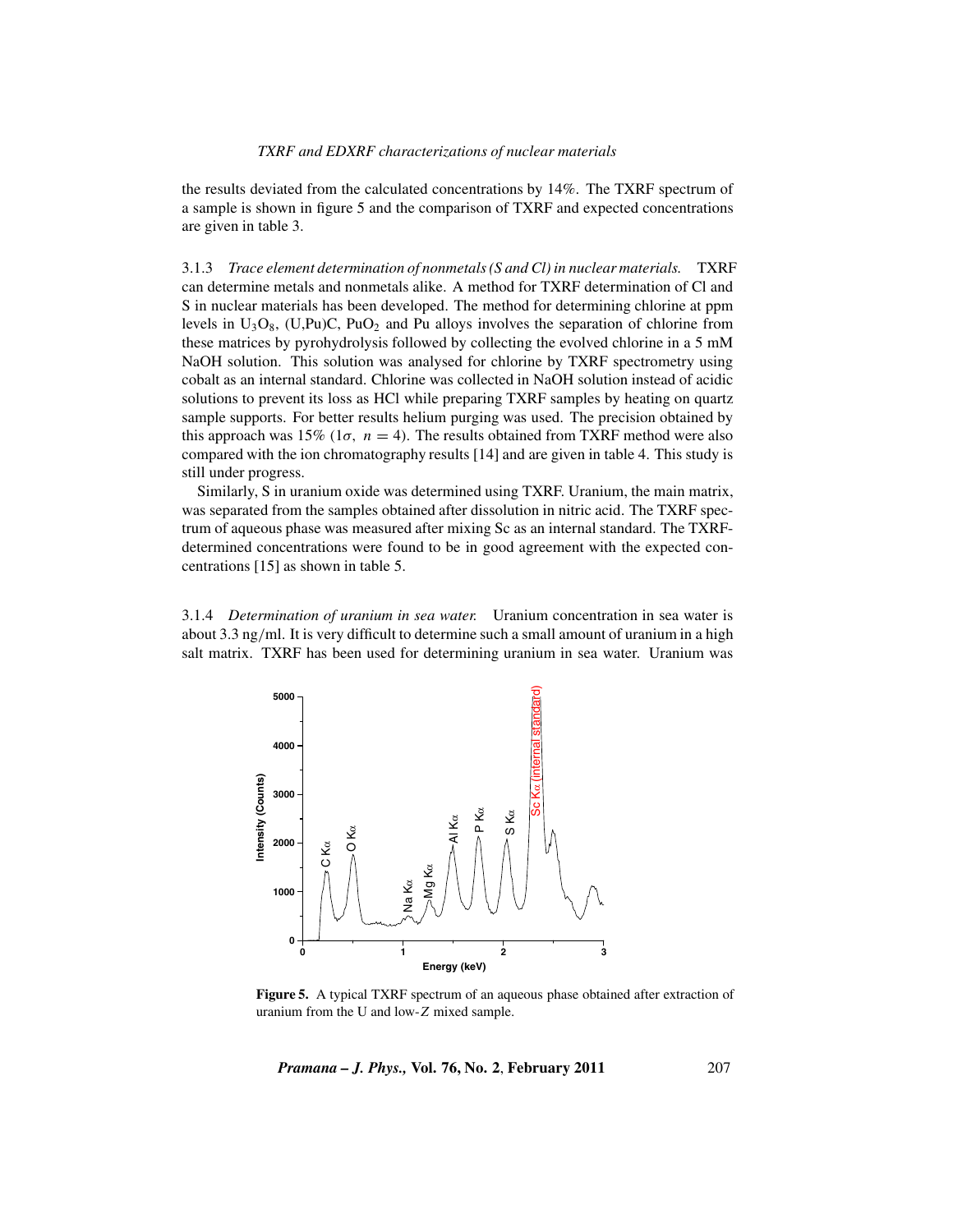| Elements | Elemental concentrations ( $\mu$ g/ml) |             |          |             |      |            |  |
|----------|----------------------------------------|-------------|----------|-------------|------|------------|--|
|          | Sample 1                               |             | Sample 2 |             |      | Sample 3   |  |
|          | Exp.                                   | <b>TXRF</b> | Exp.     | <b>TXRF</b> | Exp. | TXRF       |  |
| Na       | 10.3                                   | $9 \pm 2$   | 14.5     | $11 \pm 5$  | 19.9 | $18 \pm 9$ |  |
| Mg       | 10.2                                   | $10 \pm 2$  | 14.3     | $6 \pm 4$   | 19   | $13 \pm 1$ |  |
| Al       | 10.3                                   | $10 \pm 2$  | 14.4     | $15 + 4$    | 19.1 | $23 \pm 4$ |  |

**Table 3.** Comparison of TXRF-determined concentrations of low atomic number elements with the expected concentrations.

 $Exp. = Expected concentrations of the elements on the basis of the$ preparation of samples.

TXRF = TXRF-determined concentration of elements  $\pm 1\sigma$  ( $n = 4$ ).

**Table 4.** Comparison of TXRF and IC determinations of chlorine.

| Sample       | Sample mass taken<br>for pyrohydrolysis <sup>a</sup> (g) | TXRF <sup>b</sup> | $IC^c$ |
|--------------|----------------------------------------------------------|-------------------|--------|
| $U_3O_8$     | 0.9969                                                   | $890 \pm 232$     | 1232   |
| $(U, Pu)C-1$ | 0.5173                                                   | $323 \pm 69$      | 278    |
| $(U,Pu)C-2$  | 0.5299                                                   | $208 \pm 52$      | 257    |
| $(U.Pu)C-3$  | 0.5233                                                   | $411 \pm 148$     | 333    |

aThe evolved chlorine was collected in 5 mM NaoH which was later made up to 25 ml.

 $b$ TXRF-determined conc. of chlorine in solution (ng/ml).

 ${}^{\circ}$ IC-determined conc. of chlorine in solution (ng/ml).

**Table 5.** A comparison of TXRF-determined and expected sulphur concentrations of some mixed standard solutions of sulphur and uranium.

| Solution<br>No. | Expected<br>sulphur<br>$(\mu$ g/ml) | TXRF-determined<br>sulphur $\pm 1\sigma$<br>$(n = 4)$ ( $\mu$ g/ml) | Deviation of<br><b>TXRF-determined values</b><br>from expected values $(\% )$ |
|-----------------|-------------------------------------|---------------------------------------------------------------------|-------------------------------------------------------------------------------|
|                 | 50                                  | $46 \pm 4$                                                          | $-8$                                                                          |
| $\overline{c}$  | 1.1                                 | $0.97 \pm 0.07$                                                     | $-11.8$                                                                       |
| 3               | 12.9                                | $9.3 \pm 0.7$                                                       | $-27.9$                                                                       |
|                 | 1.3                                 | $1.1 \pm 0.1$                                                       | $-15.4$                                                                       |
|                 | 1.0                                 | $0.82 \pm 0.04$                                                     | $-18$                                                                         |

selectively extracted from sea water using diethyl ether and was analysed by TXRF after its preconcentration by evaporation and subsequent dissolution in 1.5% suprapure HNO<sub>3</sub>. For this TXRF determination, yttrium was used as an internal standard. The uranium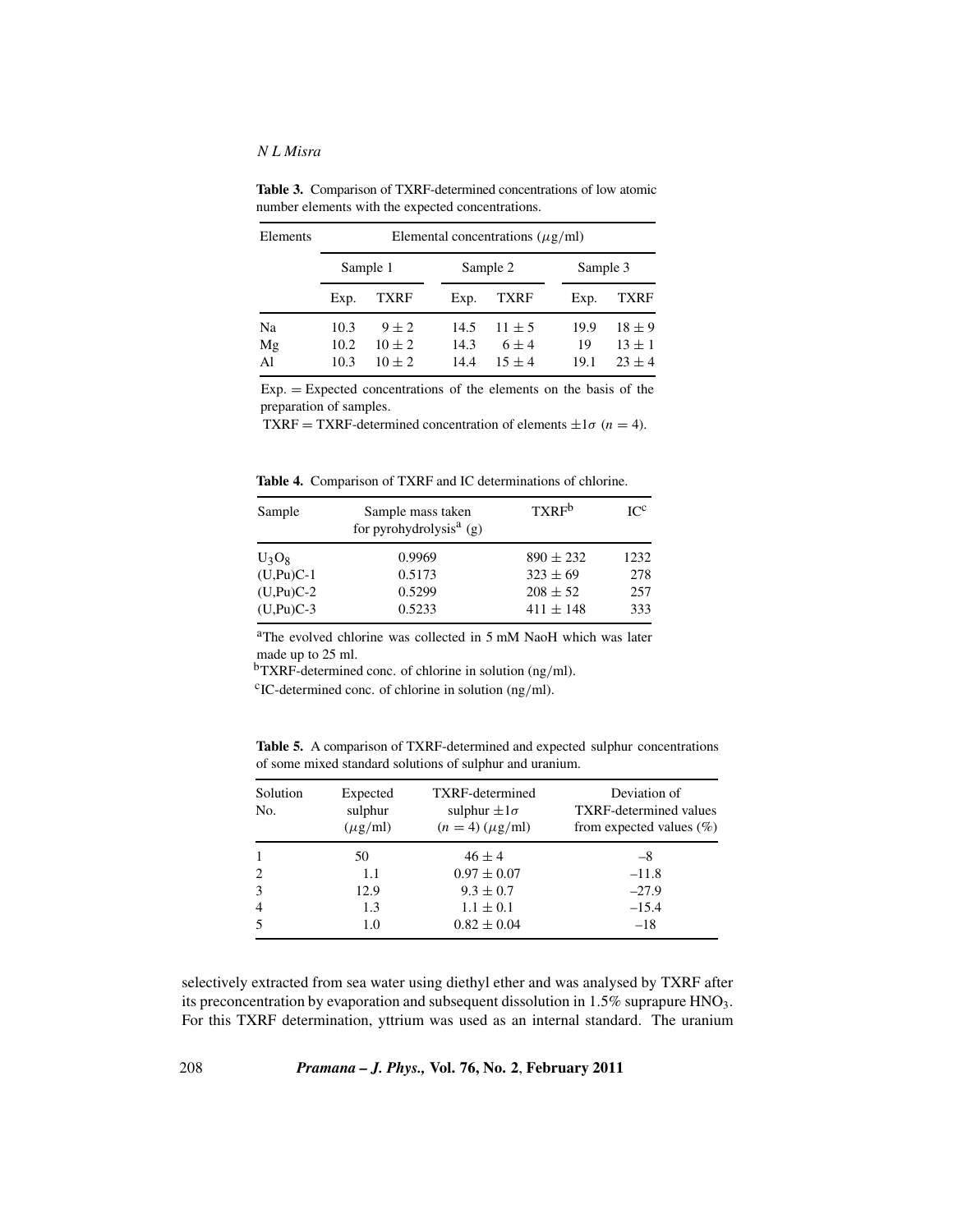concentrations determined by TXRF were in good agreement with the values reported in the literature. The precision obtained was  $\lt 5\%$  (1 $\sigma$ ) and by such preconcentration the detection limit of uranium in sea water was in the range of pg/ml [16].

3.1.5 *Major element determinations in uranium–thorium oxides.* The compositional characterization of reactor fuel is an important step in its quality control. Since TXRF requires only ng amount of analytes it can be a good technique for major element determination also. Mixed actinide oxides are important as nuclear fuel for electricity generation in a nuclear reactor. We have developed a fast TXRF method for major element determination in nuclear fuel. Normally, the nuclear fuel is dissolved in acids for trace determination by various instrumental techniques. In TXRF method a small amount (a few microlitres) of this solution is mixed with Y internal standard. After recording the TXRF spectra of this solution, the amount of U and Th can be determined with an accuracy of  $~\sim$ 3%. The method was tested with solutions prepared by mixing single element standard of U and Th and had shown promising potential for routine determinations of U and Th in their mixed matrices after dissolution [17].

As the dissolution of the actinide oxides, specially  $ThO<sub>2</sub>$ , is a difficult task, it was desirable to develop a TXRF method for their compositional analysis without dissolution. In the Fuel Chemistry Division, work is under progress to develop a touchstone method of compositional analysis of  $(U, Th)O<sub>2</sub>$  in the form of sintered and green pellets and microspheres. In this method samples will be rubbed at the centre of the quartz sample support very gently and their TXRF spectra will be taken. This rubbing transfers only a very small amount of sample on the support but this amount is sufficient for TXRF determination. After recording TXRF spectra the amount of one component (either U or Th) is determined with respect to the other using sensitivity values and TXRF spectrum [18]. The method is giving encouraging results.

# 3.2 *Applications of EDXRF for the characterization of nuclear fuel*

3.2.1 *Compositional characterization of AHWR fuel after dissolution.* India has an ambitious program of power production using its abundant thorium resources. It is proposed to use  $(233)$ U,  $232$ Th)O<sub>2</sub> and  $(239)$ Pu,  $232$ Th)O<sub>2</sub> having U and Pu respectively in the range of 3–4% as fuels for these reactors. For compositional characterization of these fuels a fast analytical method is required. Moreover, as these samples are radioactive, the sample required for the compositional characterization should be as small as possible. One such EDXRF method requiring only micrograms of analytes, i.e. uranium (U) and thorium (Th), in their mixtures in solution form has been developed. Calibration and sample solutions covering the fuel composition range (0–5% of U in U + Th) of advanced heavy water reactor (AHWR) were prepared by mixing uranium and thorium solutions. In a fixed volume of these solutions fixed amount of Y internal standard was added. EDXRF spectra were recorded by absorbing  $20 \mu l$  aliquots of these solutions on 30 mm diameter filter papers, after drying. A typical EDXRF spectrum is shown in figure 6. Calibration plots were made by plotting U/Y and Th/Y ratios against the respective intensity ratios of Th  $L_{\alpha}$ , U  $L_{\alpha}$  and Y  $K_{\alpha}$ . The results of U and Th determinations showed a precision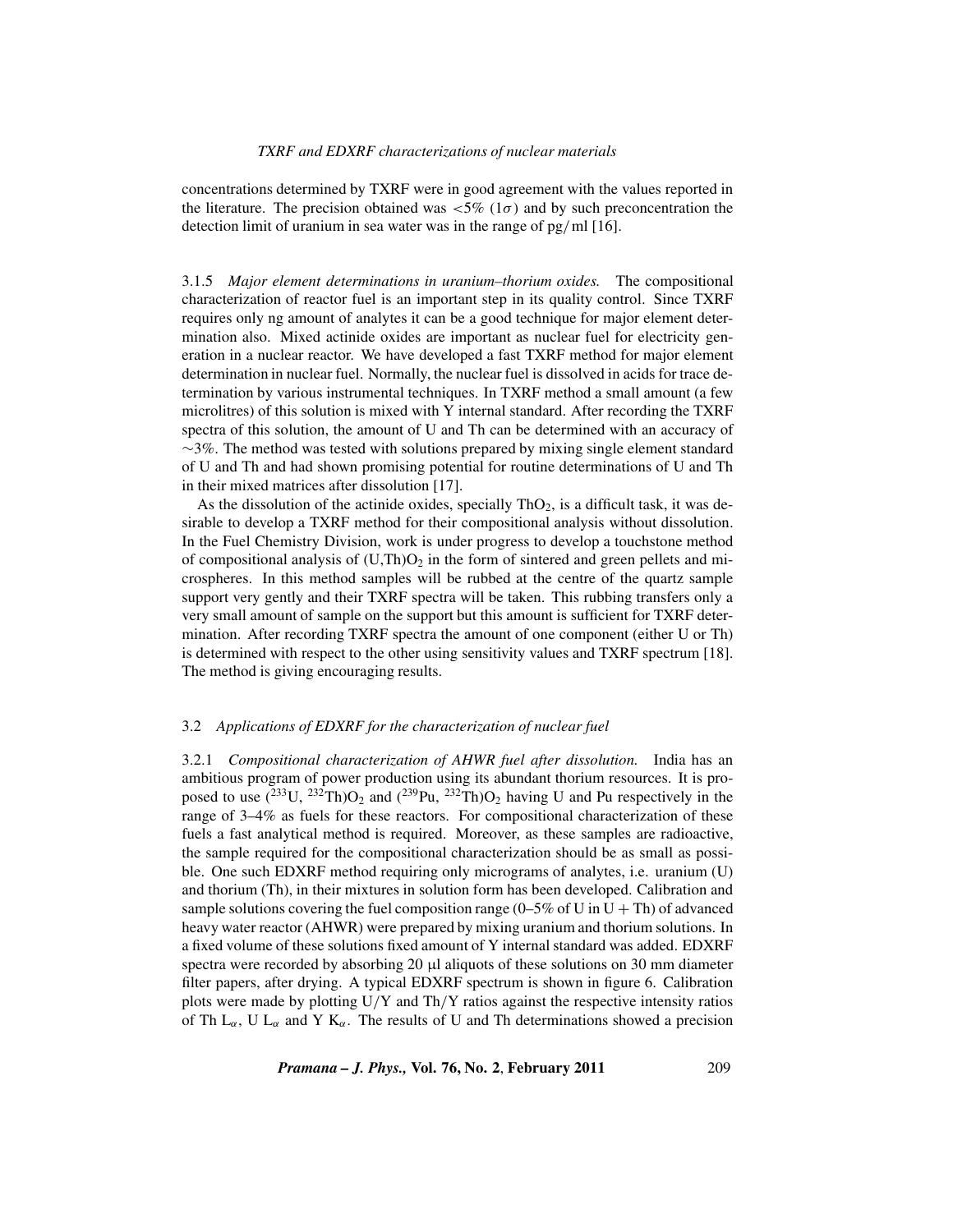of about 3% ( $1\sigma$ ) and the results deviated from the expected values by  $\langle 3\% \rangle$  in most of the cases [19]. This method requires only microgram amount of samples. Radioactive analytical waste generated in the process is quite small and the method can analyse other elements also. Though it requires sample in solution form, it is not a problem as fuel is dissolved for impurity analysis by other analytical techniques.

3.2.2 *Compositional characterization of AHWR fuel without dissolution.* Though EDXRF determination of elements in solutions gives a more accurate and precise data, the dissolution of nuclear fuel, especially thorium oxide, is a very difficult task. A method of compositional characterization of nuclear fuel is desirable. The general sample preparation methodology of making pellets for the analysis of the samples has the disadvantages that the problems associated with particle size and different oxidation states affect the results adversely. These problems are solved if the samples are fused in an oxidizing fusion mixture, e.g. lithium tetraborate. Studies are in progress in Fuel Chemistry Division, BARC for developing an EDXRF method for uranium and thorium determination using fusion bead method. This process avoids the cumbersome method of dissolution of uranium and thorium oxides and gives accurate and precise values comparable with that obtained with samples in the form of solutions.

3.2.3 *EDXRF determination of trace levels of cadmium in uranium matrix using Cd*  $K_{\alpha}$  *line excited by continuum.* Presence of even ultratrace levels of Cd in nuclear fuel is undesirable as it is a strong neutron absorber. A suitable analytical method for its determination is desirable. The determination of Cd by EDXRF using Cd  $L_{\alpha}$  line has



Figure 6. An EDXRF spectrum of a sample of mixed uranium and thorium (having  $1\%$  U in U + Th) in solution form. The spectrum was recorded by absorbing the sample on an absorbent sheet.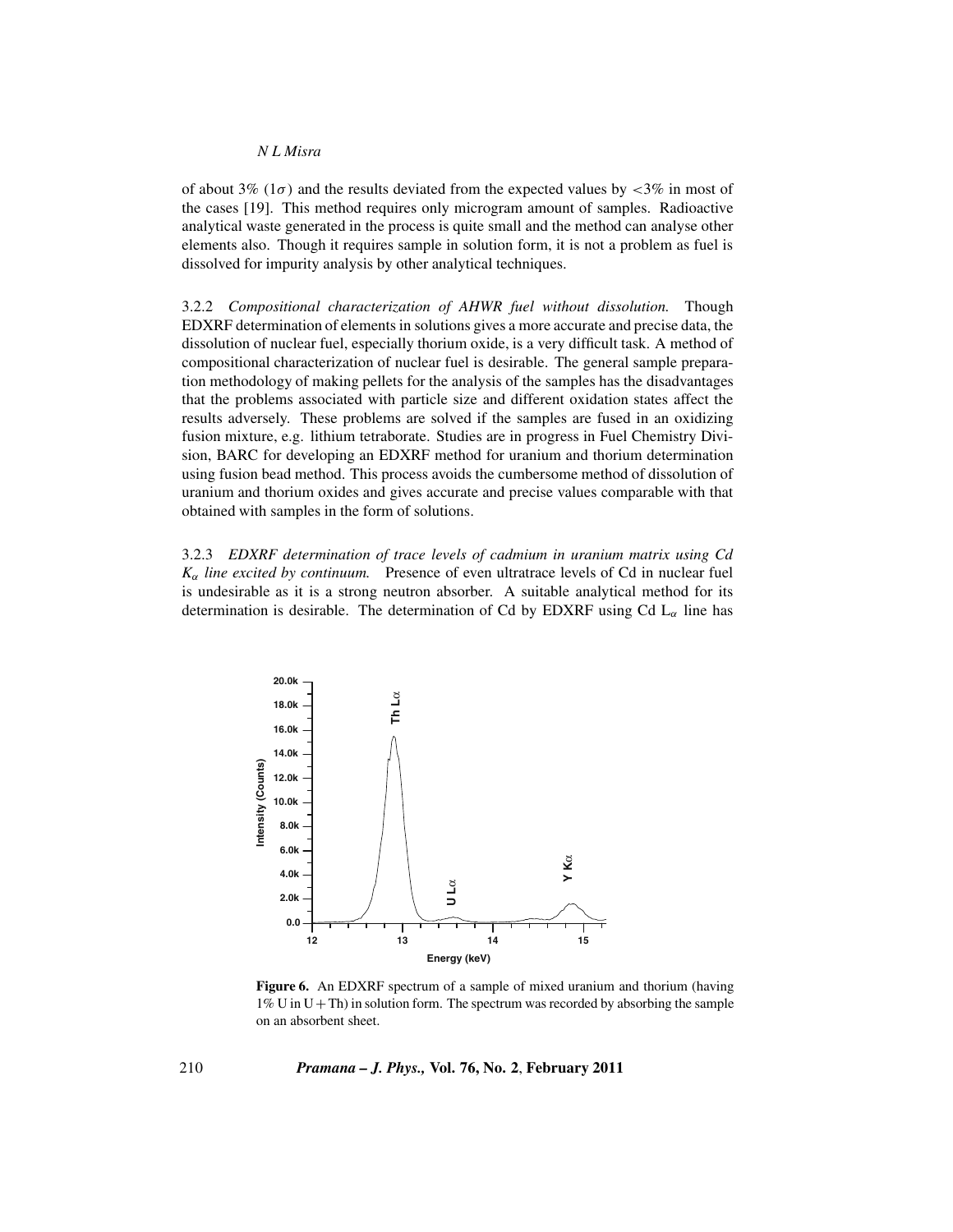certain disadvantages, e.g. low fluorescence yield and energy, lying in low energy region having high background, etc. EDXRF determination of Cd using Cd  $K_{\alpha}$  (23.172 keV) as analytical line will be free from these disadvantages. However, sufficient sources are not available to excite Cd  $K_{\alpha}$  line. Though continuum X-ray sources can excite Cd  $K_{\alpha}$ , these are of lesser intensity compared to characteristic X-rays. The continuum sources can be tuned for experimental requirements by proper choice of instrumental parameters and thus will be suitable for routine sample analysis. An energy-dispersive X-ray fluorescence (EDXRF) method for determining cadmium (Cd) in uranium (U) matrix using continuum source of excitation was developed. The method consists of separating uranium from calibration and sample solutions. 1.5 ml of aqueous phases thus obtained were taken directly in specially designed leak-proof Perspex sample cells, fabricated in-house, for the EDXRF measurements. For reduction of background in Cd  $K_{\alpha}$  region, an Mo filter was used. The calibration plots were made by plotting Cd  $K_{\alpha}$  intensity against the respective Cd concentration. The results obtained showed a precision of  $2\%$  (1 $\sigma$ ) and the results deviated from the expected values by 4% on an average [20].

#### **4. Conclusions**

From the above discussion it is clear that TXRF, because of its attractive trace elemental analytical features, has a very promising potential for trace and major element determinations in nuclear materials. The small amount of sample avoids high radiation dose to the instrument, and the operator, and at the same time generates much less analytical waste. It has been used for trace metal and nonmetallic elemental determinations in uranium oxide, thorium oxide and also for major element determination in mixed U–Th solutions, U and Th determination by a simple touchstone technique, determination of uranium in sea water etc. The major disadvantage is that it requires dissolution of the sample. By using various features, e.g. filters, secondary targets etc., the peak to background ratio in EDXRF determination can be increased. It results in better detection limits and requires small sample volumes. This technique is useful mainly for major element determination though it can also be used for trace element determination at ppm levels.

# **Acknowledgements**

The author is sincerely thankful to Dr V Venugoapl, Director, Radiochemistry and Isotope Group, Dr S K Aggararwal, Head, Fuel Chemistry Division and Dr S Kannan, Head, X-ray and Structural Studies Section for their keen interest in the work. This publication is a review article from different publications. The author expresses his sincere thanks to all the co-authors of different publications specially Mrs Sangita Dhara Lenka, Shri S Sanjay Kumar, Prof. Imre Varga, Dr S K Aggarwal and Dr V Venugopal.

# **References**

- [1] R K Sinha and A Kakodkar, *Nucl. Eng. Des.* **236**, 683 (2006)
- [2] R K Malhotra and K Suryanarayana, *Talanta* **50**, 601 (1999)
- [3] M V Ramaniah, *Pure Appl. Chem.* **54(4)**, 889 (1982)